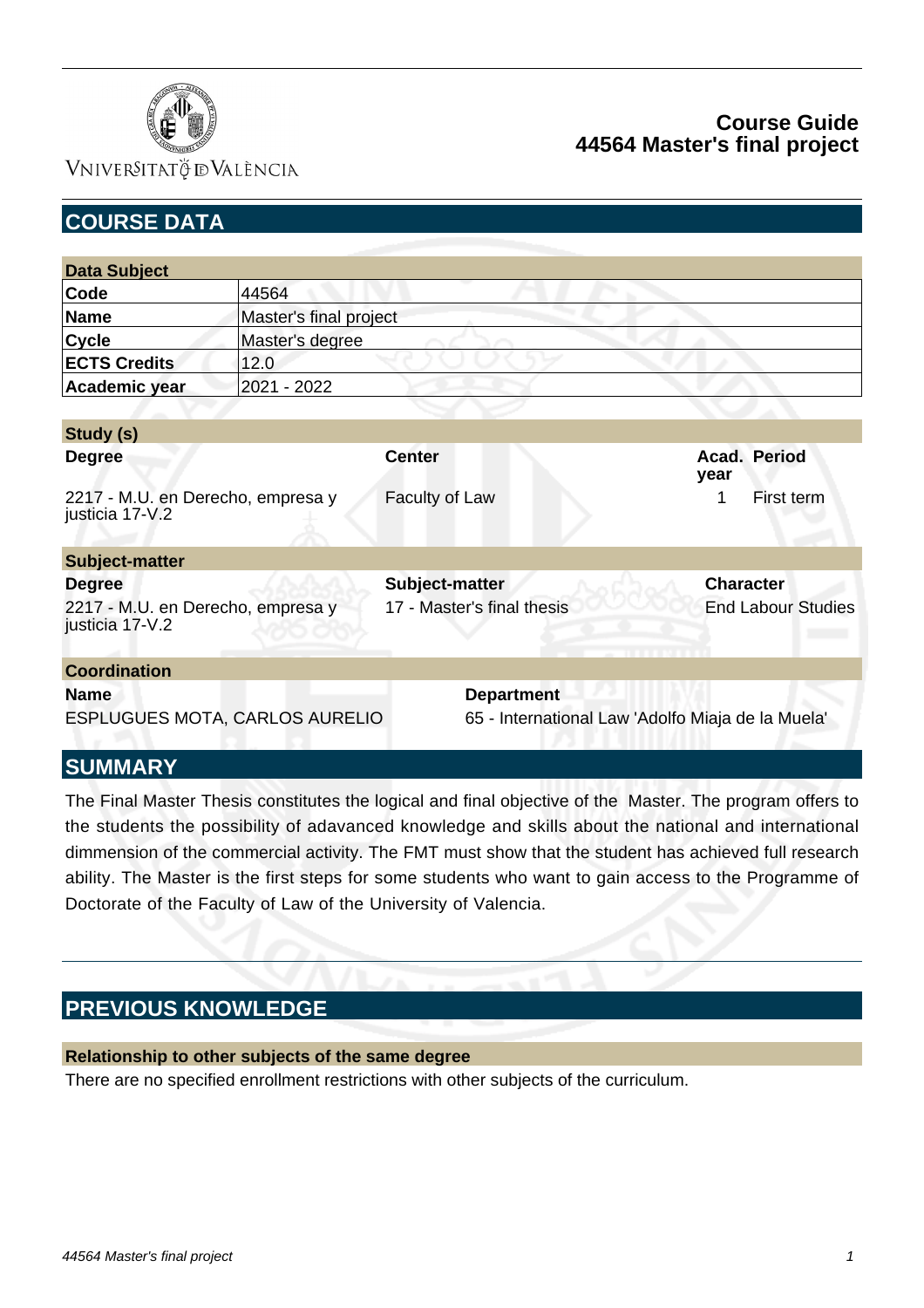

## **Course Guide 44564 Master's final project**

## VNIVERSITATÖ IDVALÈNCIA

#### **Other requirements**

The student should preferably have a previous degree in Law.

# **OUTCOMES**

#### **2217 - M.U. en Derecho, empresa y justicia 17-V.2**

- Capacidad para formular una hipótesis original de investigación.
- Students can apply the knowledge acquired and their ability to solve problems in new or unfamiliar environments within broader (or multidisciplinary) contexts related to their field of study.
- Students are able to integrate knowledge and handle the complexity of formulating judgments based on information that, while being incomplete or limited, includes reflection on social and ethical responsibilities linked to the application of their knowledge and judgments.
- Students can communicate their conclusions, and the knowledge and rationale underpinning these, to specialist and non-specialist audiences, clearly and unambiguously.
- Students have the learning skills that will allow them to continue studying in a way that will be largely self-directed or autonomous.
- Students have the knowledge and understanding that provide a basis or an opportunity for originality in developing and/or applying ideas, often within a research context.
- Aplicar e integrar los conocimientos teóricos adquiridos en la práctica, con una actitud crítica, abierta y creativa, desde la óptica de la paz social y la seguridad jurídica.
- Conocer y aplicar correctamente los distintos métodos de investigación científica adecuados al ámbito de estudio e investigación jurídica determinado.
- Conocer y aplicar las TICs en el desarrollo y elaboración de una investigación jurídica.
- Saber seleccionar, localizar y utilizar las distintas fuentes de información, en especial, las bases de datos y gestores bibliográficos.
- Capacidad de implementación práctica de los conocimientos aprendidos en los debates y discusiones, así como ser capaces de dirigirlos e identificar y analizar las conclusiones más relevantes.
- Identificar, seleccionar y aplicar la metodología de investigación adecuada al sector temático seleccionado y ser capaz de comunicarla con el rigor debido.
- Analizar y discriminar la información y argumentación relevante para la elaboración del trabajo de investigación.
- Identificar y controlar las fuentes de información -legales, doctrinales y jurisprudencialesespecializadas para el tema de investigación, tanto en soporte físico como on-line.
- Estructurar, elaborar, argumentar y defender con rigor y seriedad académica un trabajo de investigación jurídica, buscando la excelencia.
- Afianzar la capacidad de búsqueda y gestión aplicada a casos concretos y complejos nacionales e internacionales de fuentes de información convencionales y no convencionales.
- Adquirir las técnicas y habilidades que permitan continuar desarrollando la labor investigadora, desarrollando la capacidad de trabajo autónomo y de la gestión del tiempo.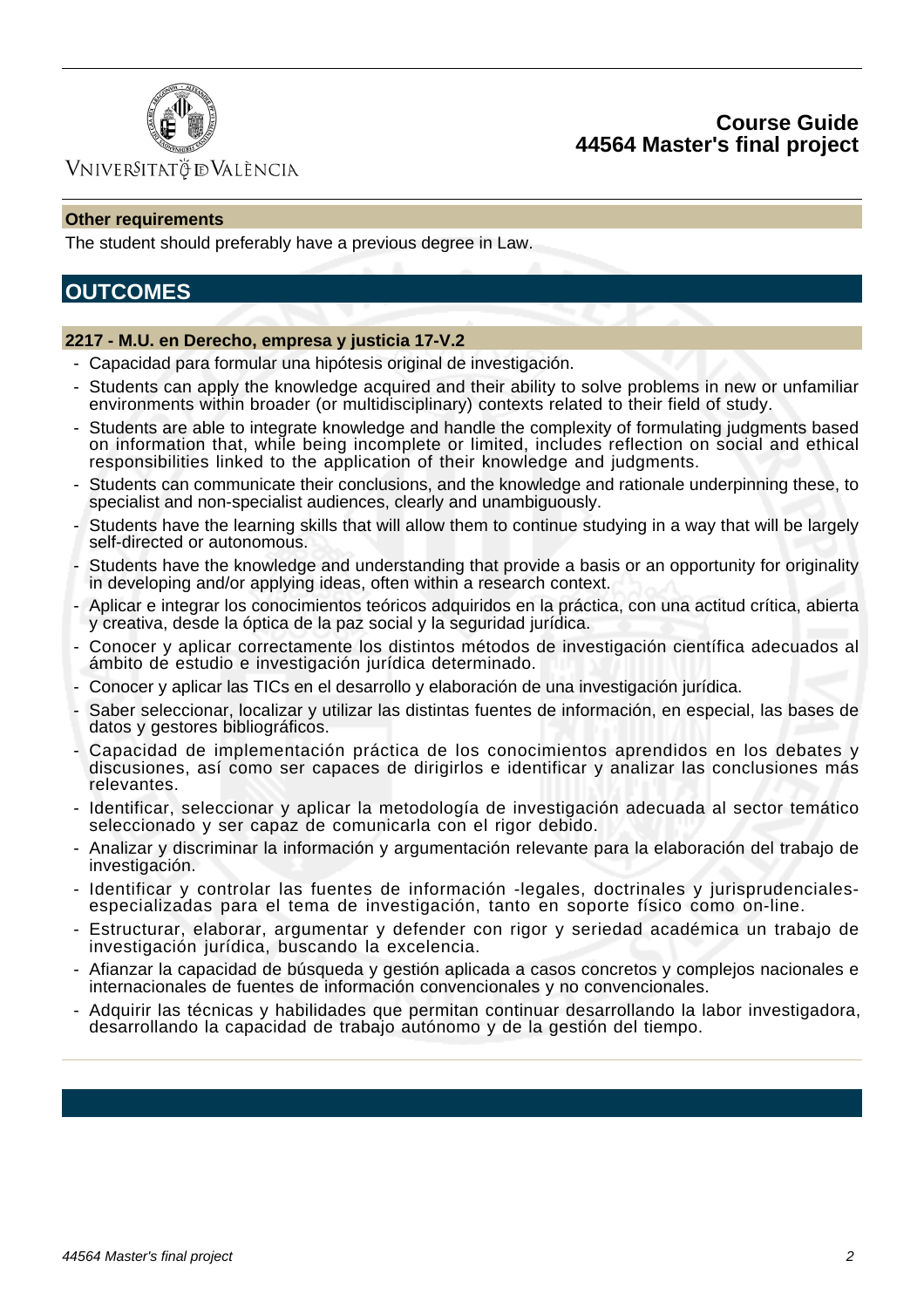

## **Course Guide 44564 Master's final project**

Vniver§itatğ dValència

Thd object of this topic is the preparation and public defense of the Final Master Thesis. The student will be able to show his/her ability to select a topic, to develop it properly and methodically with a proper use of the existing sources. The FMT will end up with the public defense before a panel of academics of the research work undergone.

# **DESCRIPTION OF CONTENTS**

#### **1. Ellaboration of the FMT**

Ellaboration of the FMT -original, unpublished and of sufficient quality to be published in a law journalunder the direct and constant supervision of a tutor. The Master Thesis will be in line with the Master Thesis guidelines enacted by the CCA of the Master -avalilable for all studentes- and will comply with the regulation enacted by the University to this respect.

# **WORKLOAD**

| <b>ACTIVITY</b>    |              | <b>Hours</b> | % To be attended |
|--------------------|--------------|--------------|------------------|
| Graduation project |              |              | 100              |
|                    | <b>TOTAL</b> | 0.00         |                  |

# **TEACHING METHODOLOGY**

The ellaboration of the FMT does not have a specific "docent" methodology. The Thesis is the final consequence of the Master and it must show that the student has achieved all objectives and skills envisaged. The FMY must be implemented in constant and direct coordination between the director and the student.

## **EVALUATION**

Quality of the research undergone, of its public defence and evaluation of the several competences to be acquired. 100.0%

# **REFERENCES**